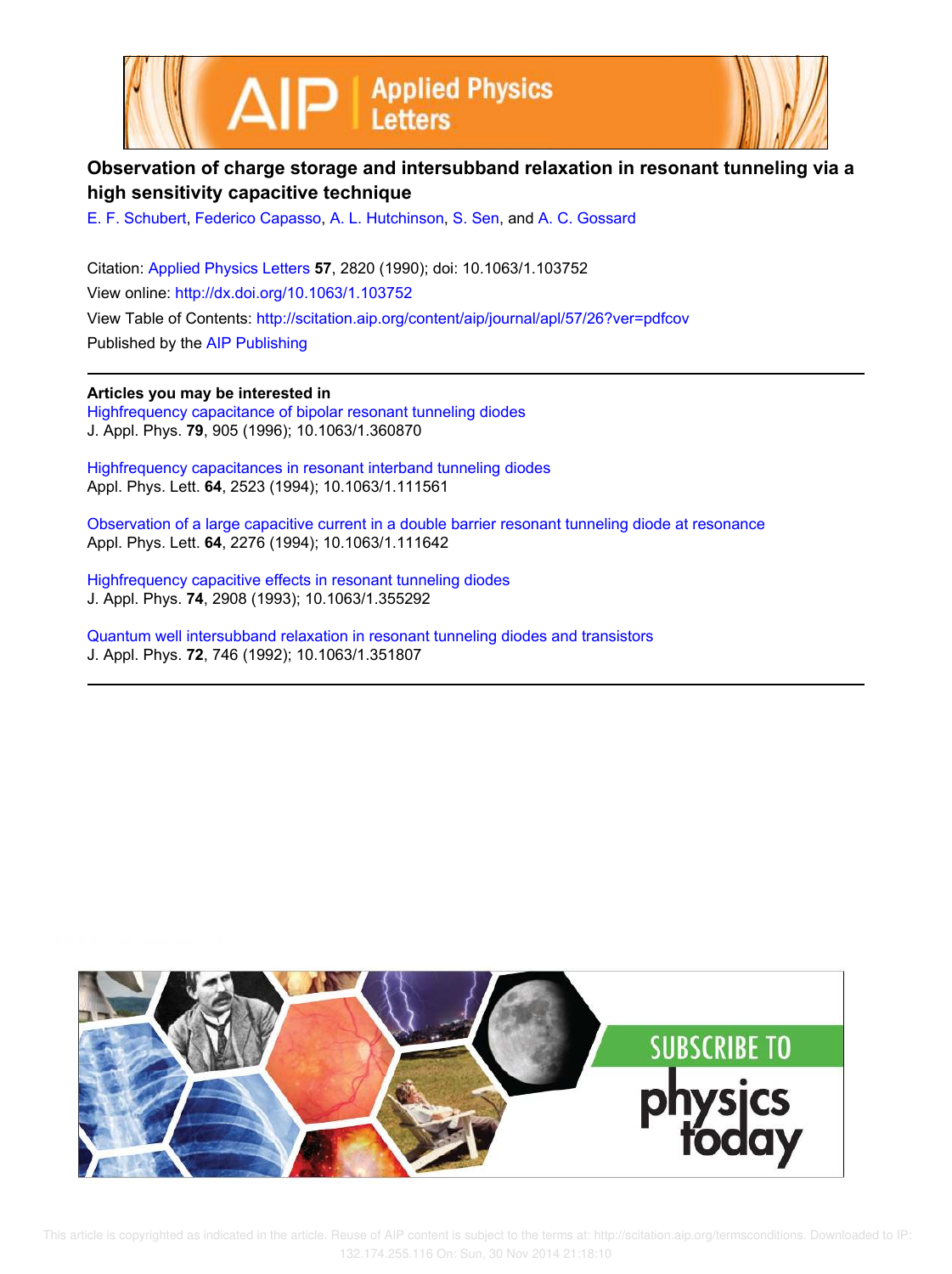## **Observation of charge storage and intersubband relaxation in resonant tunneling via a high sensitivity capacitive technique**

E. F, Schubert, Federico Capasso, and A L Hutchinson *AT&T Bell Laboratories, Murray Hill, New Jersey 07974* 

S, Sen

*Department of Electronics Science, University College of Science, Calcutta 700 009, India* 

A C. Gossard

Department of Materials Science and Engineering, University of California, Santa Barbara, *California 93106* 

(Received 21 June 1990; accepted for publication 28 September 1990)

In suitably designed resonant tunneling double barriers the capacitance-voltage curve exhibits well-defined features corresponding to the charging and discharging of the quantum well. From the bias dependence of the electron density in the well we find that in our thick parabolic wells, electrons tunneling into the excited states relax to the lowest subband and sequentially tunnel out. Our experiments allow us to obtain the charge density accumulated in the well and the tunneling escape rate of electrons out of the well.

In recent years there has been an increasing interest in resonant tunneling  $(RT)$  through double barriers.<sup>1</sup> Charge bulidup in the well plays a crucial role in determining the time evolution of RT and phenomena such as bistability.<sup>2</sup>

In the present work we have exploited a capacitive technique to directly measure the storage of electrons in the well during RT as a function of bias. These measurements yield important information on the dynamics of the tunneling process, on phenomena such as scattering and energy relaxation in the well and, coupled with current density data, allow us to evaluate tunneling escape rates. Recently the bistability of RT structures was investigated by magnetocapacitance measurements.<sup>3</sup> The authors used magnetoquantum oscillations in the differential capacitance to investigate space-charge buildup in the well.<sup>3</sup>

The double-barrier structures with a parabolically shaped well were grown in a Varian Gen. II system on Si-doped  $n^+$ - substrates. The epitaxial layer sequence consists of an  $n^+$ -GaAs buffer layer (5000 Å,  $1 \times 10^{18}$  cm<sup>-3</sup>), a 30-A-thick AlAs layer, the parabolic well, again a *30-A.* thick AlAs layer and finally a Si-doped GaAs top layer (4000 Å,  $1 \times 10^{18}$  cm<sup>-3</sup>). The AlAs barriers and the parabolic well are undoped. The parabolic well is 380 Å wide and is realized by gradually changing the aHoy composition from  $x = 30\%$  adjacent to the bottom AlAs barrier to  $x = 0\%$  in the center of the well again to  $x = 30\%$  adjacent to the top AlAs barrier. The band diagram of the RT structure is shown in Fig.  $1(a)$ . The grading was achieved by chopping the molecular beams of  $Al_{0,30}Ga_{0,70}As$  and GaAs with a chop period of 15 A to obtain the desired aHoy composition ranging between *0<x<30%,* as described by Sen *et al.*<sup>4</sup> Mesas of  $\phi = 75 \mu m$  are photolithographically defined on the samples, Capacitancevoltage  $(C-V)(f = 10 MHz)$  and current-voltage  $(I-V)$ measurements are performed with Hewlett-Packard parameter analyzer 4145B and the Impedance/Gain-Phase analyzer 4194A. The samples are immersed into liquid He at 4.2 K.

/-V characteristic of the parabolic well structure is shown in Fig.  $1(b)$ . The figure reveals four resonances in the bias range 0-0.5 Y, The substrate contact is positively biased with respect to the epitaxial layer contact, i.e., the charge carriers flow from the top epitaxial layer through the double barrier to the substrate. The lowest resonance, i.e., for tunneling of electrons into the ground state of the parabolic well is referred to as the  $n = 0$  resonance. The resonances occur at biases of 40 mV ( $n = 0$ ), 140 mV  $(n = 1)$ , 270 mV  $(n = 2)$ , and 440 mV  $(n = 3)$ . The separation increases from 100 mV (between  $n = 0$  and  $n = 1$ ) to 130 mV and to 170 mV (between the  $n = 2$  and  $n = 3$ ). Naively, a constant spacing is expected between the resonances due to the harmonical nature of the states in a parabolic quantum well. However, an increase in separation can be understood on the basis of the AlAs barriers, which further increase the energy of states with increasing quantum number.<sup>4</sup> The series resistance of 80  $\Omega$  (see below) is too small to explain the increasing voltage spacing between resonances.

The  $C-V$  curve at 4.2 K of a RT structure with a parabolic well is shown in Fig.  $2(a)$ . The capacitance has a



FIG, L (a) Schematic illustration of the conduction-band diagram of a resonant tunneling structure with a parabolic well. The two tunneling processes, elastic (energy conserved) and inelastic (electron undergoes energy relaxation in the well), are indicated by arrows, (b) Currentvoltage characteristic of an  $AI<sub>x</sub>Ga<sub>1...x</sub>As/GaAs parabolic well resonant$ tunneling structure at  $T = 4.2$  K. Four resonances,  $n = 0$  to  $n = 3$ , are ohserved,

*2820* AppL Phys, Lett 57 (26), 24 December 1990 *0003·6951/90/522820-03\$02,00* © 1990 American institute of Physics 2820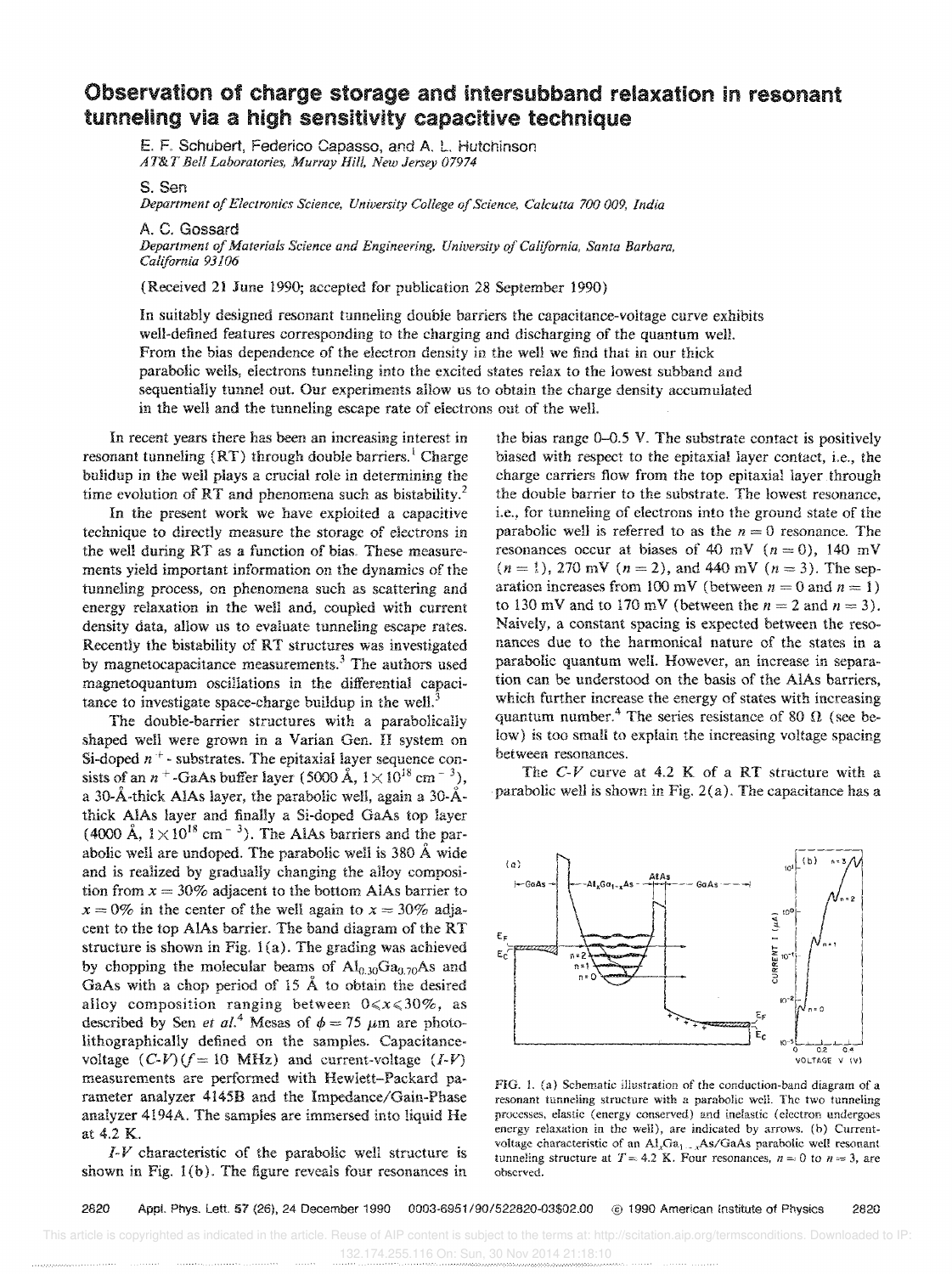

FIG. 2. (a) Capacitance-voltage characteristic of a resonant tunneling structure with parabolic well at  $T = 4.2$  K. A shoulder and a peak are observed at the  $n = 1$  and  $n = 2$  resonance, respectively. (b) Phase angle between current and voltage measured at a frequency of 10 MHz.

clear structure at voltages which correspond to the  $n = 1$ and  $n = 2$  resonance. Especially at the  $n = 2$  resonance a strong peak in the capacitance is observed. It is a result of charge pile-up in the well during RT This accumulation is maximum at the peaks of the  $I-V$  characteristic.

The phase angle between current and voltage is shown in Fig. 2(b). The inset shows the equivalent circuit model of a RT structure.<sup>5</sup> The series resistance  $R<sub>s</sub>$  is obtained from impedance measurements for 100 Hz  $\leq f \leq 15$  MHz.  $R<sub>s</sub>$ [see Fig.  $2(b)$ ] is then obtained from the best fit between measured and calculated impedance. The series resistance  $R<sub>s</sub>$  is determined to be 80  $\Omega$ . Near the peak of the *I-V* characteristic the magnitude of the (parallel) doublebarrier dynamic resistance,  $R_p$ ,  $[\equiv (dI/dV)^{-1}]$ , is relatively small. In order to measure the parallel capacitance  $C$ the total impedance of the structure must be determined by the capacitor, i.e.,  $R_s \ll R_p$  and  $R_p \gg (\omega C_p)^{-1}$ , i.e., the phase angle must be close to 90°. As an example, we evaluate the differential resistance at the  $n = 1$  and  $n = 2$  peak and obtain  $R_p = 150 \text{ k}\Omega$  and 20 k $\Omega$ , respectively. With  $C = 6 \text{ pF}$ and  $f = 10$  MHz we obtain a reactance of 2600  $\Omega$ . With  $R_s = 80 \Omega$  the above inequalities are satisfied.<sup>6</sup> Furthermore, the phase angle of  $\approx 90^{\circ}$  obtained for small voltages demonstrates that the leakage current is small.

The capacitance of a system is defined as  $C = dQ/dV$ , where  $Q$  is the charge and  $V$  is the voltage applied to the system. The charge of a resonant tunneling structure is given by either the positive donor charge at the anode side or the negative accumulation charge at the cathode side plus the negative charge in the well (see Fig. 1 for illustration). The total capacitance is then given by  $C<sub>t</sub>$  $= \Sigma dQ/dV$ , where  $\Sigma dQ$  is the sum of the accumulation layer charge and the charge in the well. For small charge densities in the well (as compared to the accumulation charge) the total capacitance per unit area can be written as



FIG. 3. Capacitance-voltage curve at 4.2 K in the vicinity of the (a)  $n = 1$ and (b)  $n = 2$  resonance. The maximum charge densities are  $2.2 \times 10^8$  $cm^{-2}$  and  $5.0 \times 10^9$  cm<sup>-2</sup> for the  $n = 1$  and  $n = 2$  resonance, respectively.

$$
C_t = \frac{dQ_{\text{ac}}}{dV} + \frac{dQ_{\text{QW}}}{dV} \cong C_{\text{ac}}(V) + \Delta C(V),\tag{1}
$$

where  $Q_{ac}$  and  $Q_{QW}$  is the charge per unit area in the accumulation layer and the quantum well, respectively. The equation indicates that any small deviation of the capacitance,  $\Delta C(V)$ , from the capacitance  $C_{\text{ac}}(V)$ , can be attributed to the charge in the well. The capacitance  $C_{ac}(V)$  is the capacitance of the structure in the absence of any charge storage in the well. Charge accumulation effects in the well are observable in the capacitance curves when the bias exceeds  $V_0$  (see Fig. 3). The additional charge accumulated in the well as the bias is increased from  $V_0$  to  $V$ can be obtained from Eq. (1):

$$
n_w(V) - n_w(V_0) = \frac{1}{e} \int_{V_0}^{V} \Delta C dV.
$$
 (2)

At the bias  $V_0$  the charge in the well is relatively small as compared to the charge in the well at the resonance peak. Note that the disparity of the charge in the well off resonance and on resonance is indicated by the large change between the current at  $V = V_0$  and the peak current. The relative error in determing the charge according to Eq. (2) is estimated to be a factor of  $\leq 2$  and is determined by the charge in the well at  $V_0$ , i.e.,  $n_w(V_0)$ . We estimate the sensitivity of the technique to be in the  $10^8$  cm<sup> $-2$ </sup> range. In the following we assume  $n_w(V_0)$  to be zero.

The measured  $C-V$  curve of the resonant tunneling structure in the vicinity of the  $n = 1$  resonances is shown in Fig.  $3(a)$ . The maximum charge denity as determined from Eq. (2) is  $n_w = 2.2 \times 10^8$  cm<sup>-2</sup>.

As the voltage increases further  $( > 0.2 V)$  the capacitance drops rapidly, indicating a decrease of the charge density in the parabolic well. The capacitance excursions are quite symmetric with respect to the base-line capacitance  $[\simeq C_{ac}(V)]$  shown as a dashed line in Fig. 3(a).

The C-Vcharacteristic in the vicinity of the  $n = 2$  resonance is shown in Fig. 3 (b). A clearly developed capacitance peak is observed at the resonance. The maximum carrier density in the well is obtained as  $n_w = 5.0 \times 10^9$  $cm<sup>-2</sup>$ . The charge density is approximately a factor of 20 larger than in the case of the  $n = 1$  resonance.

## 2821 Appl. Phys. Lett., Vol. 57, No. 26, 24 December 1990